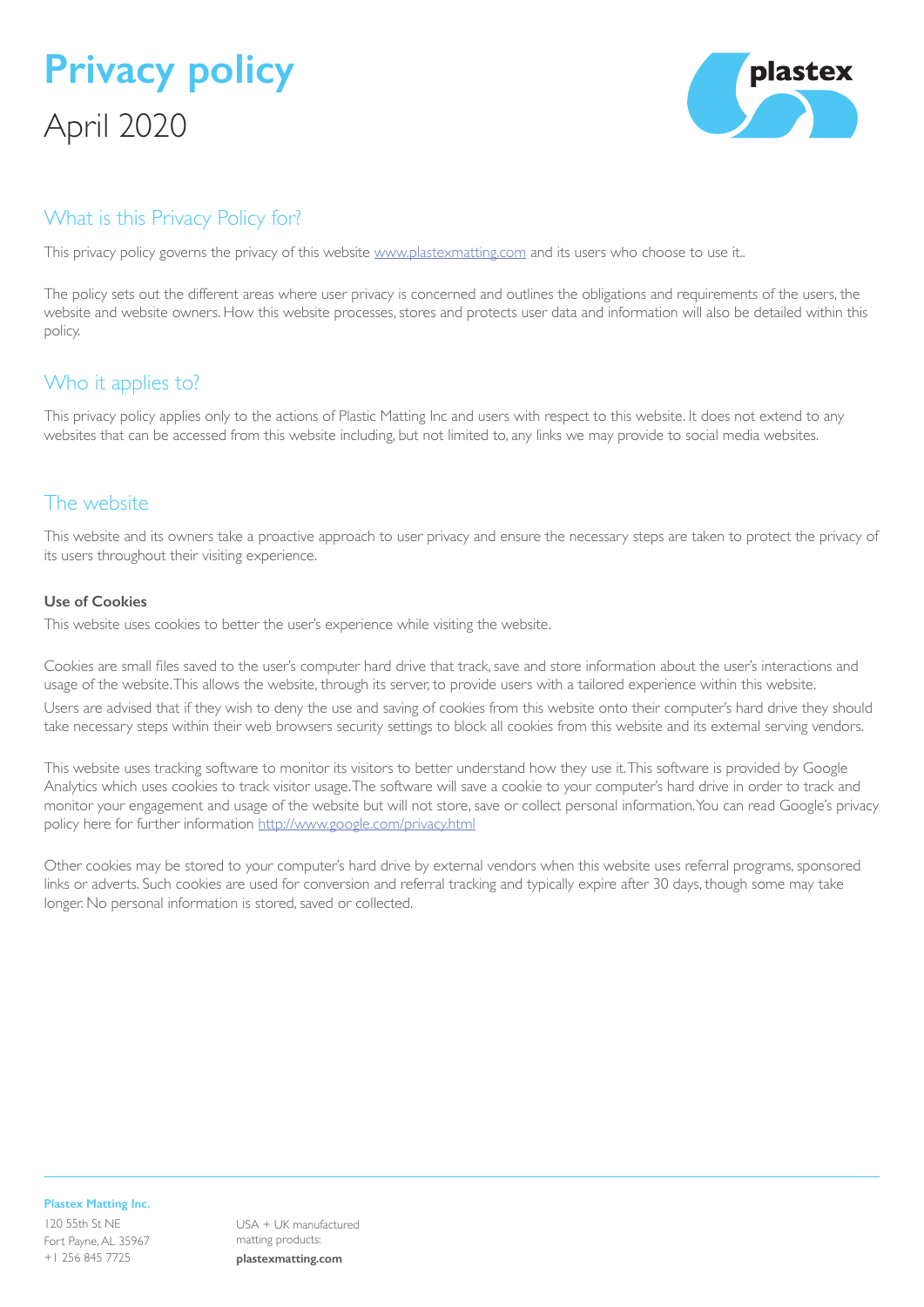



## Contact & Communication

Users contacting this website and/or its owners do so at their own discretion and provide any such personal details requested at their own risk. Your personal information is kept private and stored securely until a time it is no longer required or has no use. Every effort has been made to ensure a safe and secure form to email submission process, but we advise users using such form to email processes that they do so at their own risk.

This website and its owners use any information submitted to provide you with further information about the products / services they offer or to assist you in answering any questions or queries you may have submitted. This includes using your details to post product samples which have been ordered. And includes using your details to subscribe you to any email newsletter program the website operates, but only if your express permission was granted when submitting any form to email process.

Plastex Matting Inc sells through a global distribution network. This means that a sales inquiry or order request will often be fulfilled by a distributor in / near to your location. It is therefore necessary for us to share your personal data for the same purposes for which it was originally supplied to us – legitimate business reasons. It won't in any case be shared for marketing purposes outside of our group.

Unless we are obliged or permitted by law to do so, and subject to any third-party disclosures specifically set out in this policy, your Data will not be disclosed to third parties. This does not include our UK sister company Plastic Extruders LTD.

We will retain any Data you submit for a minimum of 10 years, after which time it will be destroyed if it is no longer required for the lawful purpose(s) for which it was obtained. If you consent to marketing, any information we use for this purpose will be kept with us until you notify us that you no longer wish to receive this information.

### Email Newsletter

This website operates an email newsletter program, used to inform subscribers about products and services supplied by Plastex Matting Inc. Users can subscribe through an online automated process should they wish to. Some subscriptions may be manually processed through prior written agreement with the user – for example at a trade show.

No personal details are passed on to third parties for marketing purposes, nor shared with companies / people outside of the company that operates this website.

Email marketing campaigns published by this website or its owners may contain tracking facilities within the actual email. Subscriber activity is tracked and stored in a database for future analysis and evaluation. Such tracked activity may include; the opening of emails, forwarding of emails, the clicking of links within the email content, times, dates and frequency of activity [this is by no far a comprehensive list].

This information is used to refine future email campaigns and supply the user with more relevant content based around their activity. Subscribers are given the opportunity to un-subscribe at any time through an automated system, detailed in the footer of each email campaign. You can also notify us at any time at [unsubscribe@plastexmatting.com](http://unsubscribe@plastexmatting.com)

#### **Plastex Matting Inc.**

.

120 55th St NE Fort Payne, AL 35967 +1 256 845 7725

USA + UK manufactured matting products: **plastexmatting.com**